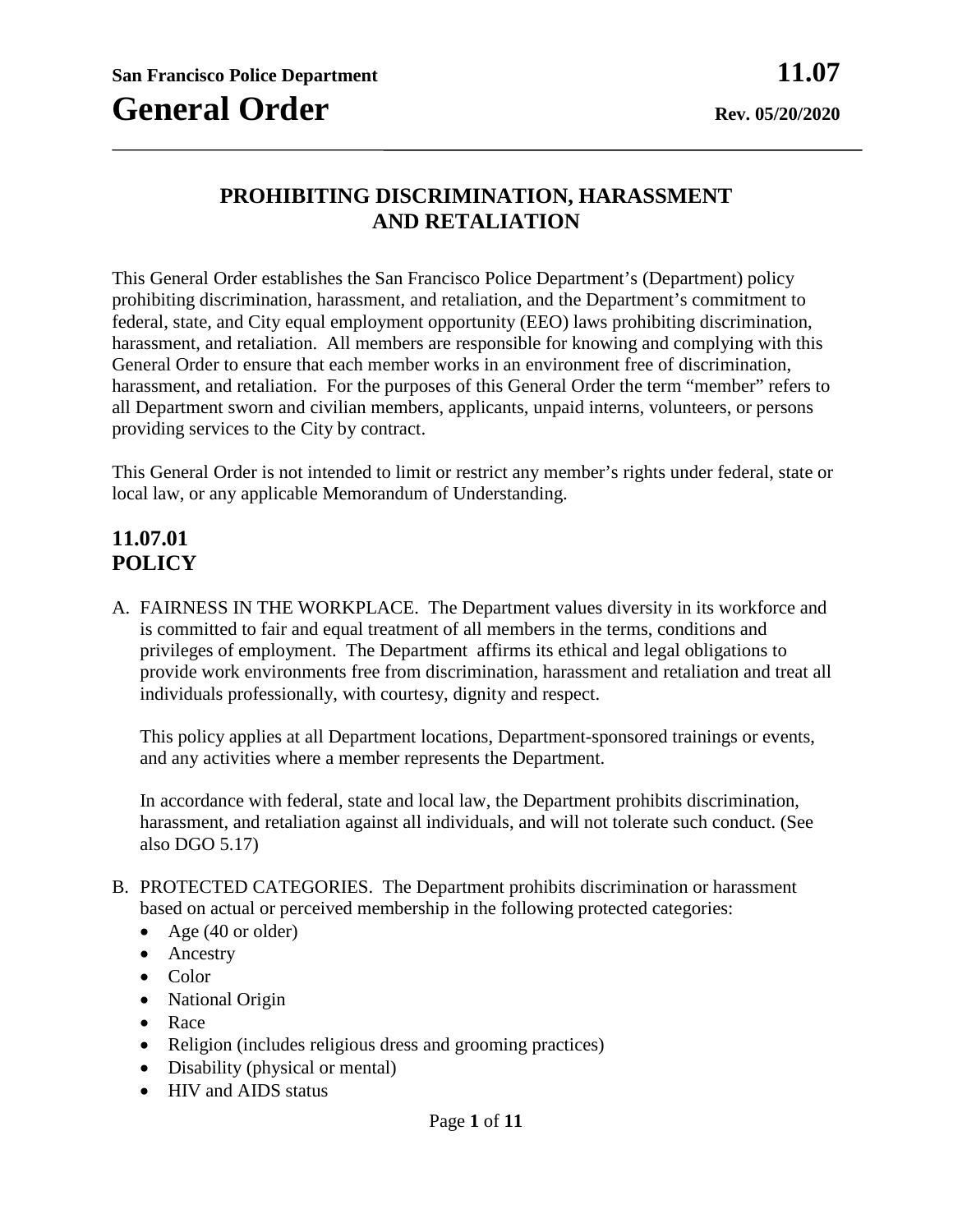- Marital Status or Domestic Partner Status
- Medical Condition (associated with cancer, a history of cancer, or genetic characteristics)
- Genetic Information
- Parental Status
- Military and Veteran Status
- Sex (includes pregnancy, childbirth, breastfeeding, medical conditions relating to pregnancy, childbirth or breastfeeding)
- Gender, Gender Identity, or Gender Expression
- Sexual Orientation
- Political Affiliation
- Height
- Weight

The Department also prohibits discrimination against or harassment of any member because of that member's association with a person who is, or is perceived to be, a member of any of the protected categories listed above.

C. RETALIATION. The Department prohibits retaliation against any member who in good faith made a complaint regarding, or who otherwise opposes, conduct the member reasonably believes to be discrimination, harassment or retaliation, or who has assisted or participated in any manner in an investigation, proceeding, hearing, or resolution of any such complaint.

# **11.07.02 DEFINITIONS**

- A. DISCRIMINATION. Discrimination against any member is prohibited. Discrimination occurs when a member is subjected to an adverse employment action based on their actual or perceived membership in one or more of the protected categories listed above. An adverse employment action or issue complained of may include, but is not limited to, the following:
	- 1. Denial of Employment
	- 2. Denial of Reasonable Accommodation
	- 3. Layoff
	- 4. Compensation
	- 5. Constructive Discharge
	- 6. Denial of Promotion
	- 7. Termination
	- 8. Denial of Training
	- 9. Disciplinary Action
	- 10. Work Assignment
- B. HARASSMENT. The Department prohibits harassment of any member. Harassment is unwelcome, offensive or intimidating conduct that is directed at an individual or group of individuals because of their actual or perceived membership in one or more of the protected categories listed above, and that is, or if repeated or allowed to continue might become,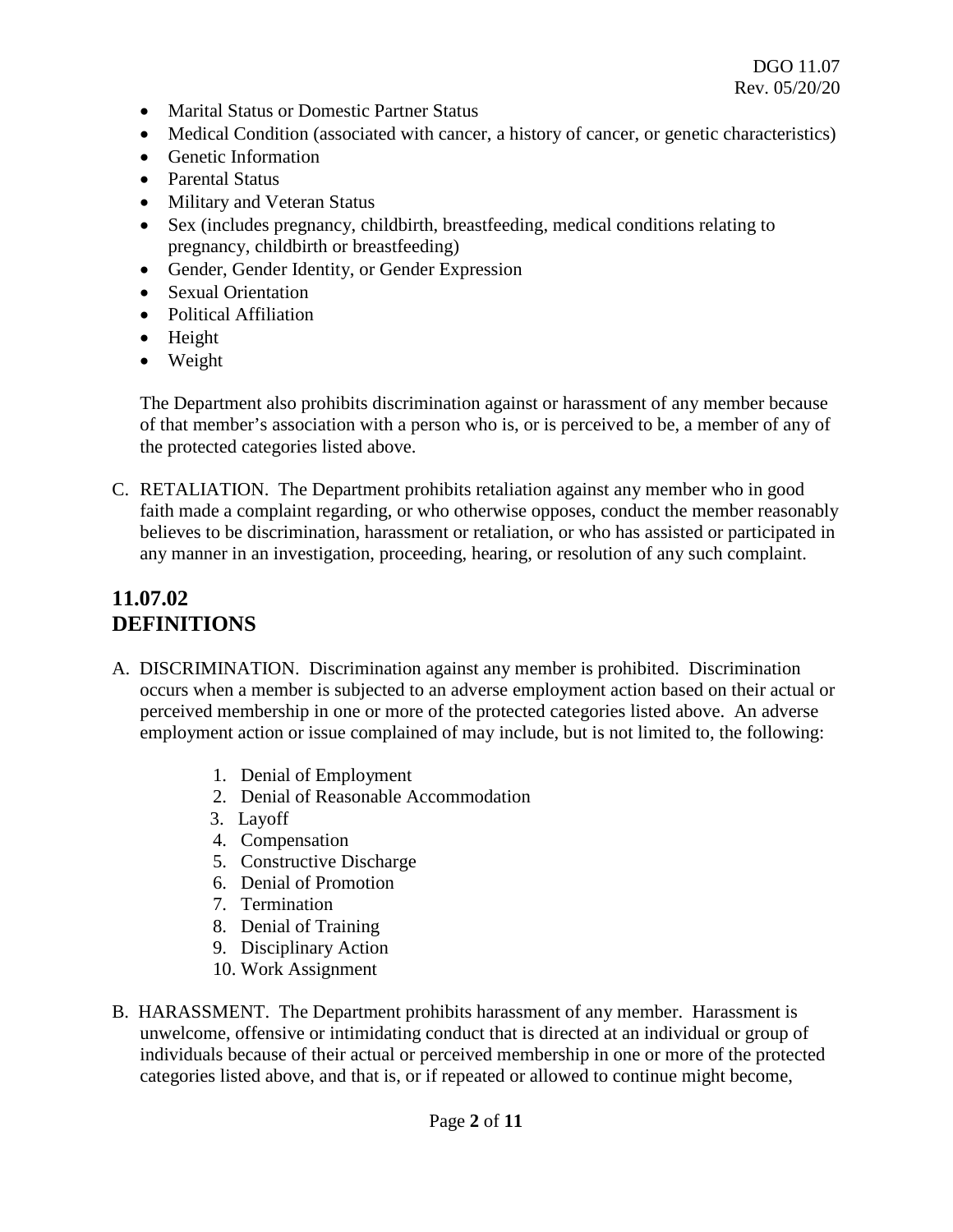sufficiently severe or pervasive as to alter the condition of the individual's employment and create an abusive working environment.

Harassment may take many forms including but not limited to:

- 1. VERBAL CONDUCT. Verbal conduct includes but is not limited to epithets, derogatory comments, unwelcome jokes or stories, slurs, deliberate misuse of appropriate forms of address and pronouns, unwelcome sexual or romantic advances or invitations, innuendoes, suggestive comments or sounds, requests for sexual favors, or harassing phone calls.
- 2. VISUAL CONDUCT. Visual conduct includes but is not limited to derogatory, offensive or suggestive posters, cartoons, bulletins, drawings, signs, symbols, photographs, magazines, written articles or stories, notes, poems, letters, screen savers, e-mail transmissions, text messages, or social media applications.
- 3. PHYSICAL CONDUCT. Physical conduct includes but is not limited to touching, patting, pinching, grabbing, staring, leering, lewd or suggestive gestures, brushing against another's body, assault, blocking normal movement, or other physical interference.
- 4. SEXUAL HARASSMENT. Sexual harassment includes but is not limited to any unsolicited and unwelcome sexual advance, request for sexual favors, and other verbal, physical, visual, or written conduct of a sexual nature directed to persons of the same or opposite sex when:
	- a. Submission to such conduct is made explicitly or implicitly as a term or condition of employment; or
	- b. Submission to or rejection of such conduct by an individual is used as a basis for employment decisions affecting the individual; or
	- c. Such conduct has the purpose or effect of unreasonably interfering with an individual's work performance or creating an intimidating, hostile, or offensive working environment.
- C. RETALIATION. The Department prohibits retaliation against any member. Retaliation against a member for any of the following actions undertaken in good faith is prohibited:
	- 1. Reporting discrimination, harassment or retaliation;
	- 2. Filing a complaint of discrimination, harassment or retaliation;
	- 3. Opposing conduct one reasonably believes to be discrimination, harassment or retaliation;
	- 4. Participating in or cooperating with an investigation of a complaint of discrimination, harassment or retaliation; and/or
	- 5. Participating in or cooperating with the resolution of a complaint of discrimination, harassment or retaliation.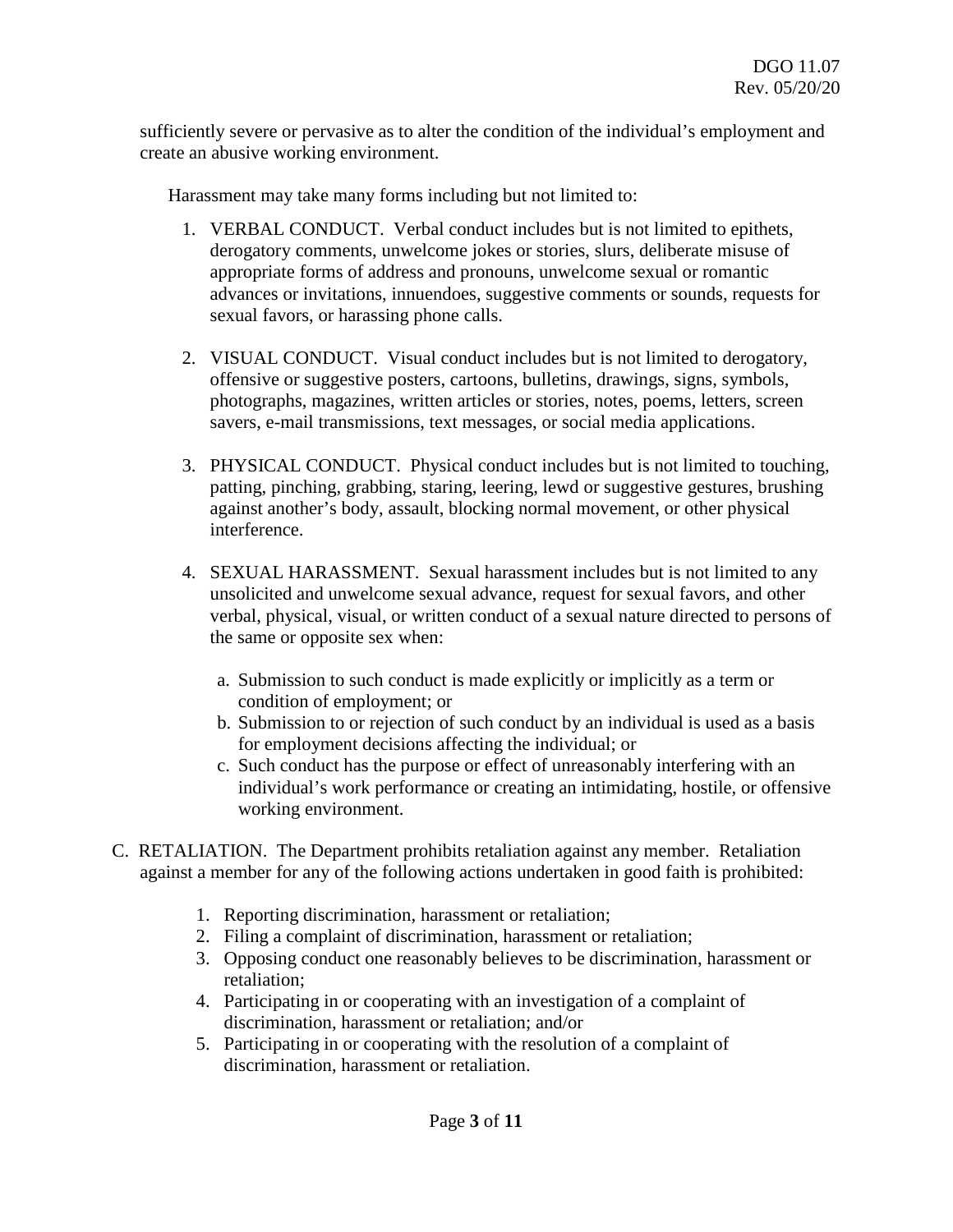D. HOSTILE WORK ENVIRONMENT. A hostile work environment may exist when a person's inappropriate and unwelcome behavior within a workplace creates an environment that is intimidating, abusive or offensive for another person because of the person's membership in one or more protected categories.

The following factors may result in a hostile work environment:

- 1. An individual was subjected to inappropriate and unwelcome behavior that constitutes harassment;
- 2. The inappropriate and unwelcome behavior is sufficiently severe or pervasive; or
- 3. The inappropriate and unwelcome behavior altered the individual's employment and created an abusive work environment.

## **11.07.03 PROCEDURES**

### A. FILING A COMPLAINT

- 1. WHO CAN FILE
	- a. MEMBERS: Members may make a complaint whenever they reasonably believe they been subjected to discrimination or harassment based on one or more of the protected categories listed above in section 11.07.01, POLICY B., or have been subjected to retaliation.
	- b. SUPERVISORS AND MANAGERS: Supervisors and managers upon learning about a discrimination, harassment or retaliation complaint directly from a complaining member; indirectly through another member; by personal observation of the conduct; or by other means shall immediately report the matter in writing.

Supervisors and managers shall place the complaint, or their report of the matter, in a sealed envelope clearly marked "confidential" and hand carry the envelope to the Commanding Officer of the Risk Management Division or the EEO Liaison if the Commanding Officer is not available, by the end of their tour of duty.

If the Risk Management Office is closed, the sealed complaint shall be placed in the drop box labeled "SFPD EEO Mailbox" located near the front counter window of Southern Station's lobby. In cases where the envelope is too large to fit in the mail slot at Southern Station, supervisors and managers shall maintain custody of the envelope in a locked location until 0900 hours on the next business day when the supervisor or manager shall hand deliver the envelope to the Commanding Officer of the Risk Management Division, or the EEO Liaison if the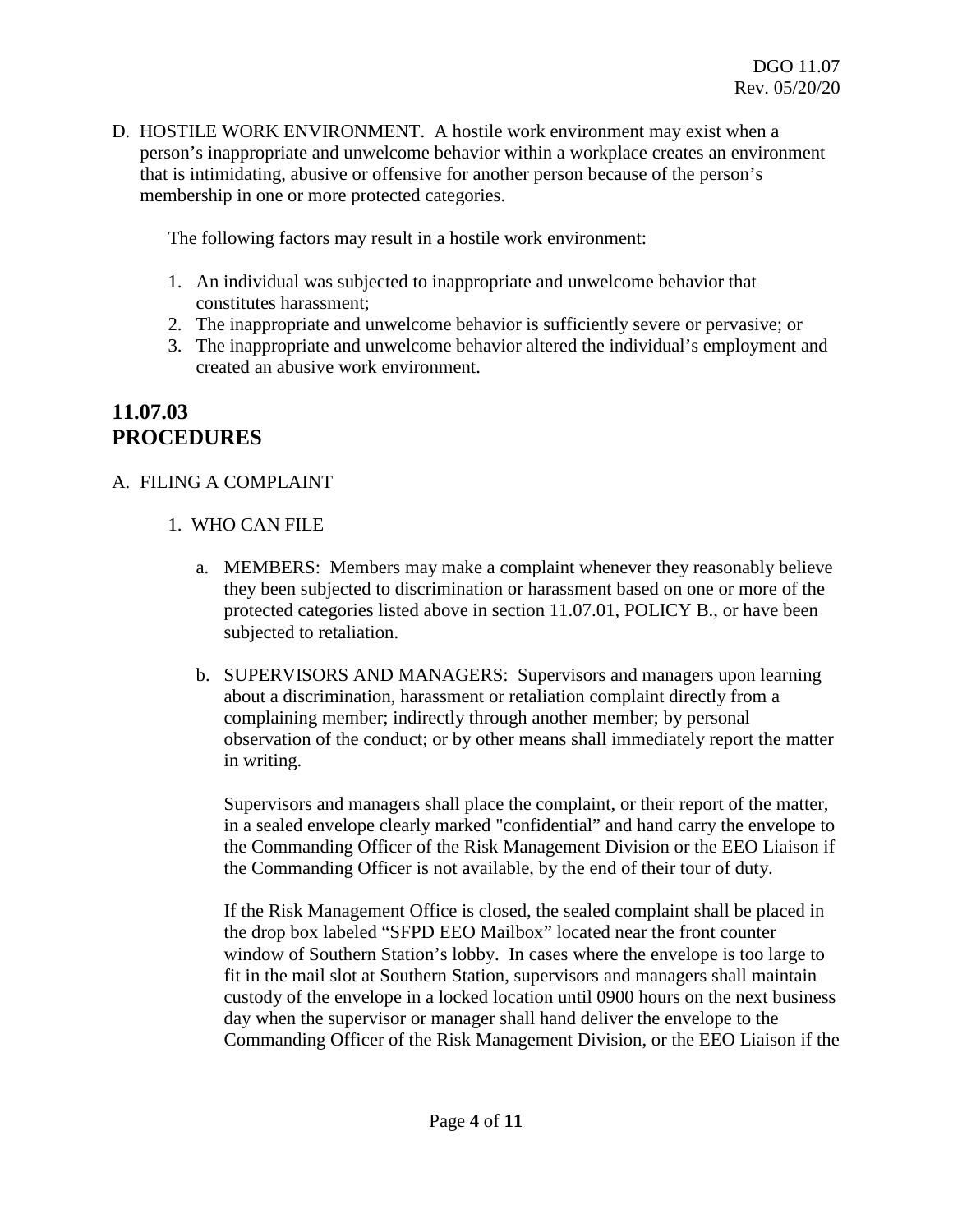Commanding Officer is not available. Confidential EEO complaints shall NOT be placed in Department mail.

To ensure that EEO complaints are treated with discretion, the chain of command for discrimination, harassment or retaliation complaints is from the supervisory officer or manager who learns of the complaint or observes the conduct to the Commanding Officer of the Risk Management Division or the EEO Liaison if the Commanding Officer is unavailable.

- 2. WHERE TO FILE
	- a. INTERNAL FILING: Members may file a complaint through any of the following internal channels:
		- i. The member's supervisory officer;
		- ii. Any supervisory officer or manager outside the member's chain of command;
		- iii. The Department's EEO Liaison;
		- iv. The EEO Division in the City's Department of Human Resources (DHR)

Members who need further information on how to initiate an internal complaint may contact SFPD EEO Liaison (415) 837-7178, or DHR's Equal Employment Opportunity (EEO) Helpline at (415) 557-4900. Members with a hearing impairment can call (415) 775-9484 (TDD). The EEO Helpline is staffed during normal business hours, Monday through Friday, 8 a.m. – 5 p.m.

- b. EXTERNAL FILING. Members are not required to file their complaint through internal channels. Members may file a complaint with:
	- i. the United States Equal Employment Opportunity Commission (EEOC),
	- ii. the California Department of Fair Employment and Housing (DFEH), and/or
	- iii. consult with a private attorney or union representative.

#### 3. TIME LIMITS

All complaints alleging discrimination, harassment or retaliation in violation of this General Order shall be reported in a timely manner. Complaints filed with the SFPD or DHR shall be filed 180 days from the date of the alleged violation or no later than 180 days from the date the member should have first become aware of the violation. A complaint is considered filed on the date it is received by the City, whether that is to the Department, or directly to DHR.

The filing deadlines for the EEOC and DFEH differ from the City's deadlines. Members should consult with the EEOC or the DFEH for their specific timelines if a member wishes to file directly with one of those agencies.

#### 4. COMPLAINT DESCRIPTION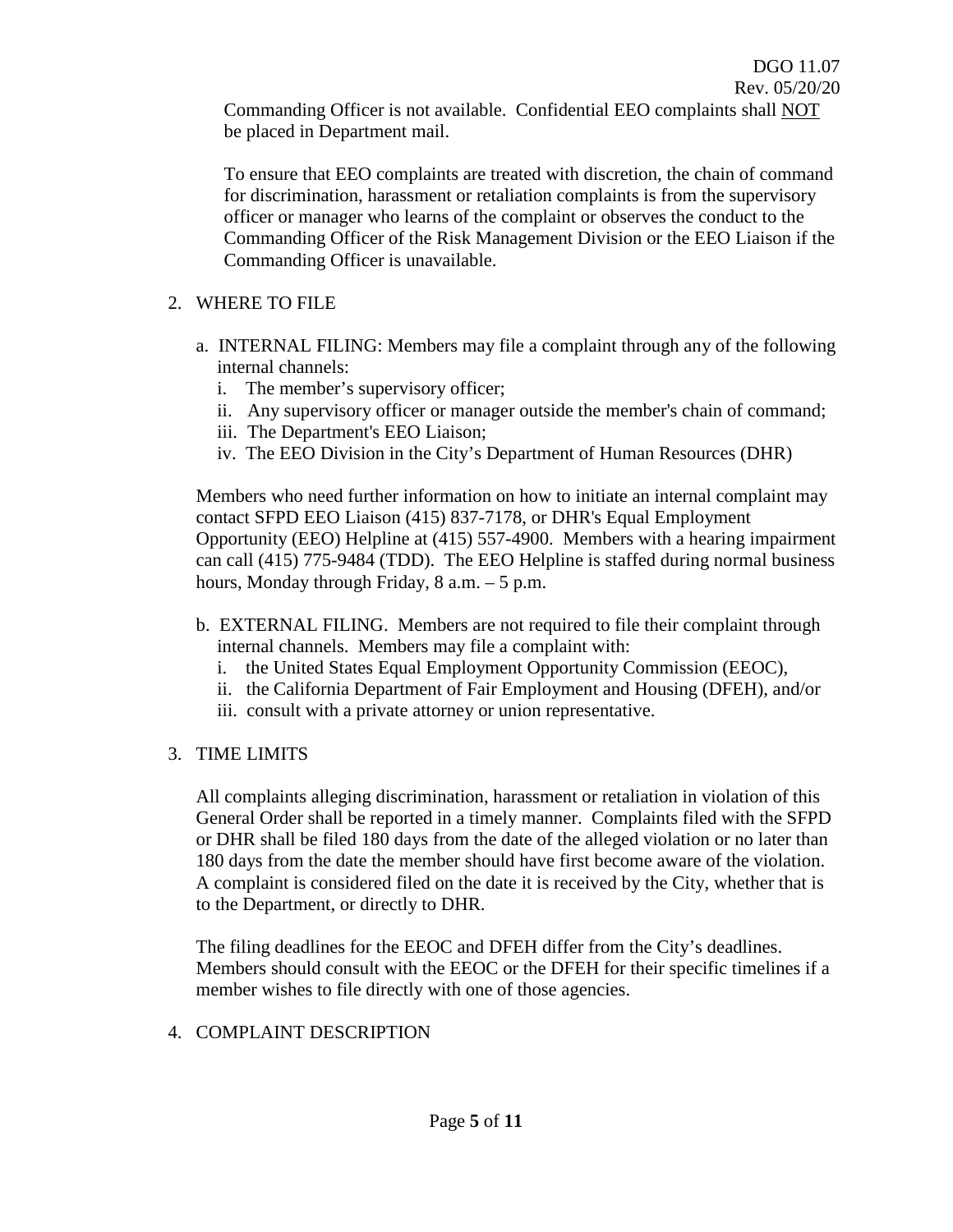A complaint of discrimination, harassment or retaliation should include the following information:

- a. Personal contact information, including name, contact number, and email;
- b. A#, Star number, Disaster Service Worker Number and Civil Service Classification, Bureau/Division/Team/Station, and work location;
- c. The discriminatory, harassing, or retaliatory action: *i.e.*, termination, denial of promotion, inappropriate touching, etc.;
- d. Basis or protected category, i.e. the reason the action occurred;
- e. The date(s) of the alleged discriminatory, harassing, or retaliatory action(s);
- f. A detailed chronology and explanation of the sequence of events believed to be discriminatory, harassing, or retaliatory;
- g. The name(s), Work Title, Bureau/Division/Team/Station and work location of the individual(s) accused of discrimination, harassment, or retaliation;
- h. The names of any witnesses to the alleged discriminatory, harassing, or retaliatory action; and
- i. The specific action sought to remedy the alleged discrimination, harassment, or retaliation.

#### 5. CONFIDENTIALITY

The Department and DHR will maintain the confidentiality of the complaint to the fullest extent practical, although some disclosure may be necessary to assist in a thorough and complete investigation of the complaint and/or to take appropriate corrective or disciplinary action.

### B. COMPLAINT PROCESS AND REVIEW

### 1. ROLE OF RISK MANAGEMENT OFFICE

The Chief of Police shall designate a member to act as a Liaison with DHR's EEO Division. To the extent needed, the Liaison will assist DHR in serving orders to appear for witness interviews.

Upon receipt of a complaint of discrimination, harassment or retaliation from a member, supervisory officer, or manager, the Commanding Officer of the Risk Management Division, through the EEO Liaison, shall promptly (within 5 business days) forward the complaint to DHR's EEO Division.

### 2. DEPARTMENT OF HUMAN RESOURCES, EEO DIVISION

All complaints alleging violation of this General Order shall be forwarded to DHR's EEO Division for review and the undertaking of one or more of the following actions:

a. Further Investigation: If a complaint is assigned for further investigation, DHR EEO Division staff shall notify the Chief of Police and the Commanding Officer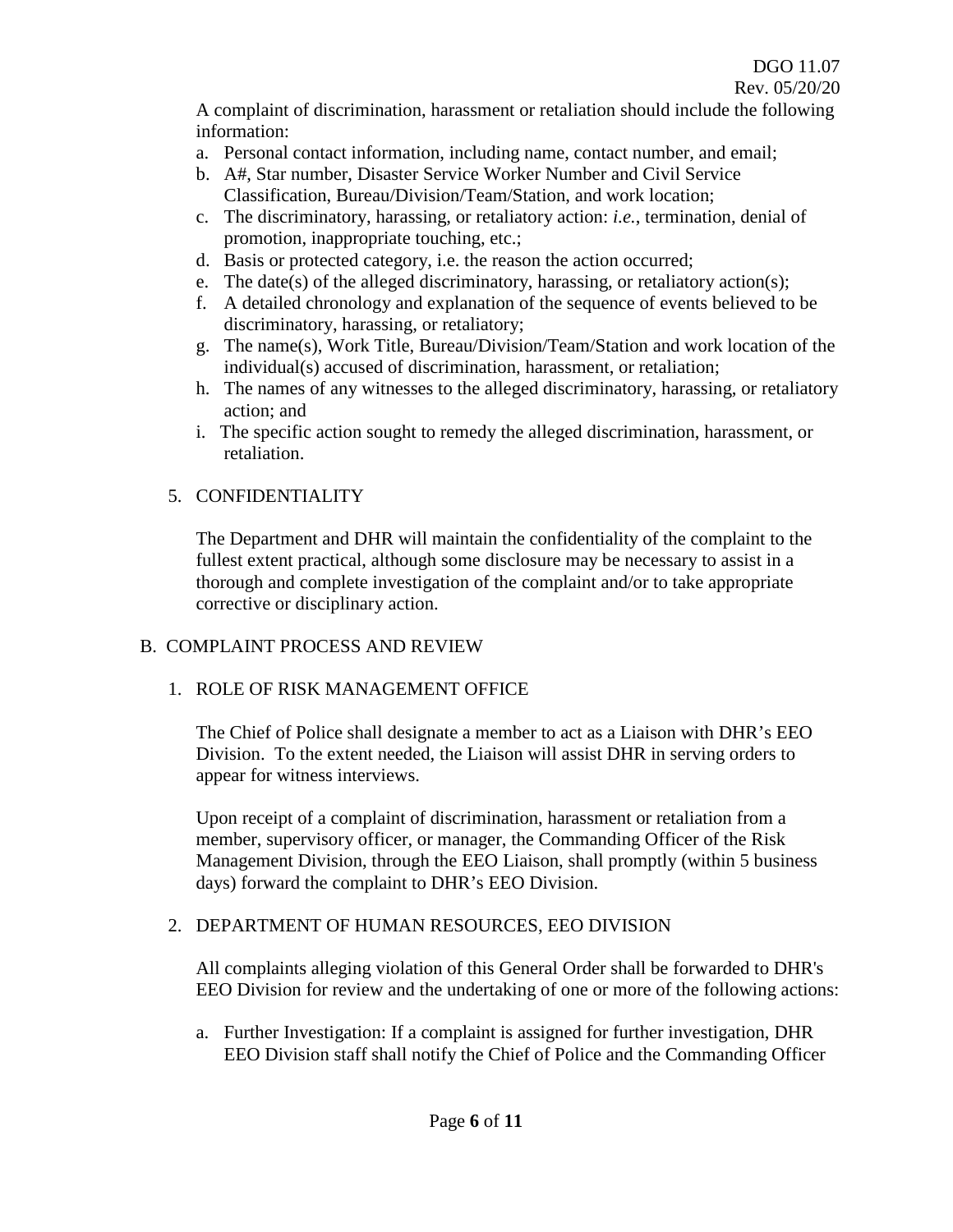of the Risk Management Division. The purpose of investigating further is to collect facts and gather data.

Further investigation may include interviews; review of documents, records and data; site visits; or other activities as necessary. The Commanding Officer of Risk Management, through the EEO Liaison, will make materials available for review by DHR's EEO investigators.

- b. Resolution through mediation: Mediation may be pursued, with the facilitation by trained staff, if parties are willing to participate.
- c. Administrative closure for lack of jurisdiction: Closure of a complaint by DHR does not preclude review under the Department's Internal Affairs Division for possible rule violations.

The complaining member will be notified of the action to be taken.

### C. COMPLAINT RESOLUTION

### 1. DETERMINATION BY HUMAN RESOURCES DIRECTOR

Pursuant to the San Francisco Charter, §10.103, the City's Human Resources Director is responsible for reviewing and resolving claims of discrimination, harassment and retaliation. When a complaint has been investigated, the Human Resources Director will review the investigation and any relevant materials, including EEO investigative reports, letters of complaint, and departmental responses. The Human Resources Director shall make a determination on the charges and shall issue a letter of determination to the complainant and the Chief of Police. This determination may take the following forms:

| <b>DHR</b> Determination            | <b>SFPD Equivalent</b>                                                 |
|-------------------------------------|------------------------------------------------------------------------|
| Finding;<br>sufficient evidence     | Sustained<br>Policy failure<br>Supervision failure<br>Training failure |
| Dismissed;<br>insufficient evidence | Not sustained<br>Proper conduct<br>Unfounded                           |
| Administrative<br>closure           | Information only<br>No finding<br>Withdrawal                           |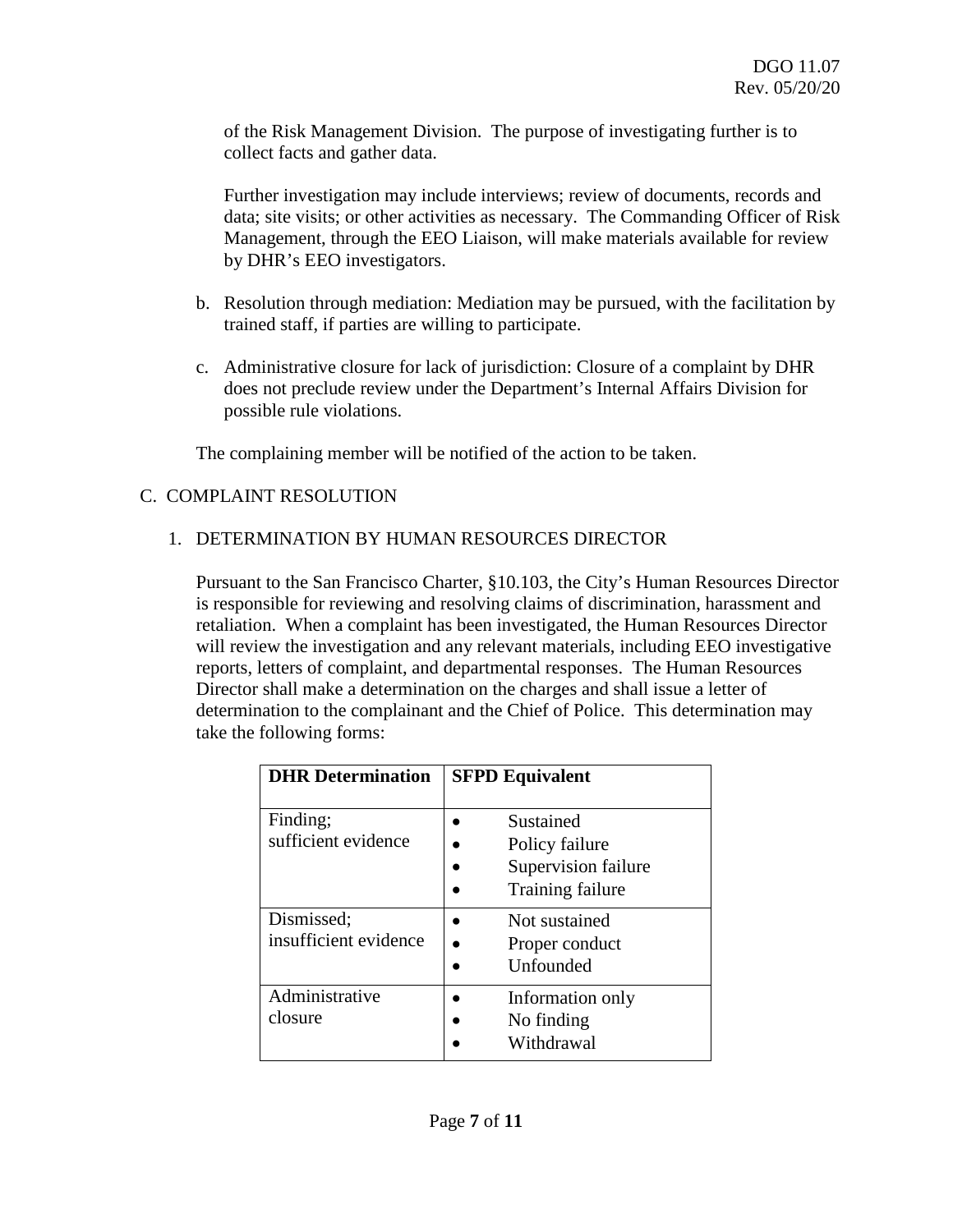#### 2. APPEAL OF HUMAN RESOURCES DIRECTOR ACTION

Consistent with San Francisco Charter §10.101, the decision of the Human Resources Director may be appealed to the Civil Service Commission. Appeals may be made by the complaining party, the accused and/or the Department. Under Civil Service Rule 205.12.4, appeals must be received by the Executive Officer of the Civil Service Commission within thirty (30) calendar days following the postmarked mailing date of the determination. The Civil Service Commission does not have authority to impose discipline on civilian or sworn members of the Department.

#### 3. ENFORCEMENT OF HUMAN RESOURCES DIRECTOR ACTION

Consistent with the San Francisco Charter, the decision of the City's Human Resources Director shall be enforced by every member, unless the decision is appealed to the Civil Service Commission, and is reversed.

Although the Human Resources Director may recommend corrective action, the Director does not have the authority to discipline members.

Following receipt of a finding of discrimination, harassment, or retaliation by the Human Resources Director, the Chief of Police shall initiate whatever disciplinary or other corrective action the Chief determines is appropriate. The Chief of Police may refer the matter to the Internal Affairs Division for further investigation consistent with time limits in Government Code § 3304. If appropriate, the Chief of Police shall schedule the matter for a Chief's Hearing or file disciplinary charges with the Police Commission, consistent with General Order 2.07.

# **11.07.04 RESPONSIBILITIES**

A. ALL MEMBERS

All members are responsible for knowing and complying with this General Order to ensure that the Department maintains a work environment free of discrimination, harassment and retaliation. Members shall conduct themselves professionally and shall treat other members professionally, with courtesy, dignity and respect.

Members shall report discriminatory, harassing or retaliatory behavior, whether directed at themselves or co-workers. (See Section 11.07.03, Procedures.)

Each member is prohibited from using peer pressure or otherwise attempting to discourage or dissuade any member from making a complaint under this General Order.

All members are required to cooperate with the investigation of any discrimination complaint, and be truthful in such investigation. In order to maintain the integrity of each investigation, members who receive a complaint, or who participate in the investigation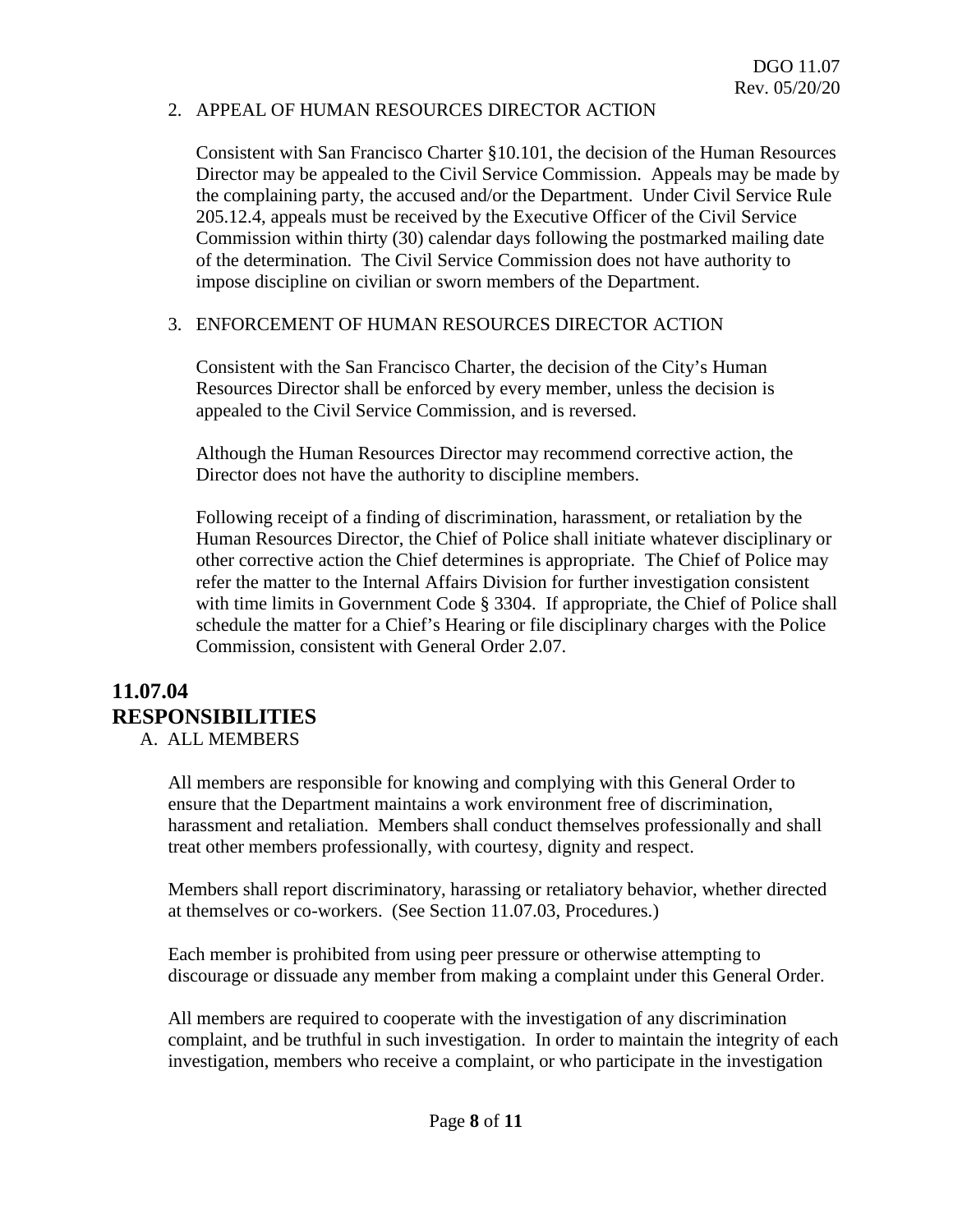or resolution of any complaint, shall refrain from discussing the complaint and/or the investigation except where members must consult with legal counsel or recognized representatives.

#### B. SUPERVISORY OFFICERS AND MANAGERS

All supervisory members are required to know, comply with, and enforce this General Order. The following are examples of conduct that may result in disciplinary action:

- 1. Direct or tacit approval of discrimination, harassment or retaliation;
- 2. Implementing a retaliatory transfer;
- 3. Failing to take action to stop potential or reported complaints of discrimination, harassment or retaliation;
- 4. Failing to report potential or reported complaints of discrimination, harassment or retaliation;
- 4. Treating discrimination, harassment or retaliation, or a complaint of such conduct as a joke; and/or
- 5. Concealing discrimination, harassment or retaliation, or a complaint of such conduct.

A supervisory officer or manager who learns of a possible discrimination, harassment or retaliation complaint or observes conduct that is potentially discriminatory, harassing or retaliatory shall take immediate corrective action to stop the conduct and provide some initial remedy, as appropriate. For assistance in determining how to take immediate corrective action, contact the EEO Liaison.

Supervisors shall also report the matter, in writing to the Commanding Officer of Risk Management Division by the end of their tour of duty. The Department will not accept or tolerate excuses to evade a supervisory or managerial member's responsibilities and duties under this General Order.

### C. CHIEF OF POLICE

The Chief of Police shall be responsible for enforcing the determination of the Human Resources Director and, where applicable, the decisions of the Civil Service Commission; and for initiating disciplinary or other corrective action when appropriate.

The Chief of Police shall assign a sworn member to be the Department's EEO Liaison.

## **11.07.05 DISCIPLINE**

Any member found to have engaged in unlawful discrimination, harassment or retaliation may be subject to disciplinary action, which may include written reprimand, demotion, suspension or termination of employment. A member may be subject to discipline for engaging in harassing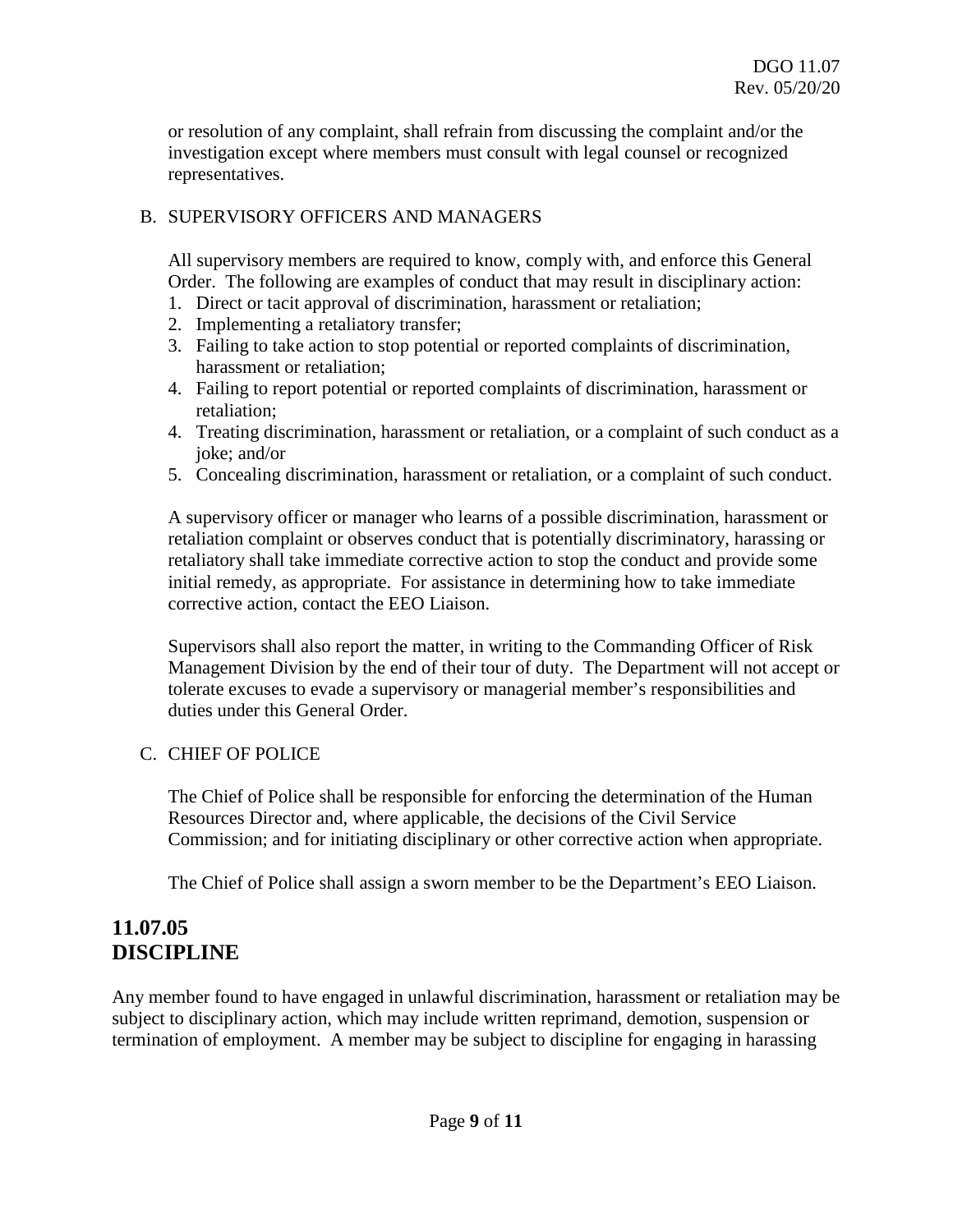conduct that does not meet the definition of harassment under state or federal law but that, if repeated or allowed to continue, may meet that definition.

Any member who violates this General Order, interferes with its implementation, fails to cooperate, and/or answer truthfully during an investigation shall be subject to appropriate corrective or disciplinary action, which may include counseling, retraining, education, mediation, admonishment, demotion, or discipline up to and including suspension or termination of employment.

Any supervisory officer or manager who fails to report a complaint or who otherwise violates this General Order shall be subject to appropriate corrective or disciplinary action, which may include counseling, retraining, education, mediation, admonishment, demotion, or discipline up to and including suspension or termination of employment.

Consistent with the Department's practices in all matters involving discipline, the individuals responsible for determining whether, when and to what extent a member shall be disciplined may refer to a variety of source materials including, but not limited to, Department General Orders and Bulletins/Notices, SFPD Disciplinary Penalty & Referral Guidelines, the Civil Service Rules, applicable Memorandums of Understanding, the City Charter, and the Administrative Code.

# **11.07.06 RESOLUTION OF COMPLAINTS FILED WITH THE DEPARTMENT PRIOR TO EFFECTIVE DATE OF THIS GENERAL ORDER**

Complaints of discrimination, harassment or retaliation filed prior to the effective date of this General Order shall be reviewed and resolved in accordance with procedures established pursuant to the Department's General Order 11.07 dated 05/06/09.

# **11.07.07 MANDATORY TRAINING**

To ensure that all members are informed of the Department's EEO policy and in an effort to prevent discrimination, harassment (including sexual harassment) and retaliation from occurring, the Department shall provide mandatory, DHR-approved discrimination, harassment, and retaliation prevention training ("mandatory DHR training") to all members as follows:

- A. All new Department hires shall complete mandatory DHR training within 30 days of hire.
- B. All Department sworn (sergeants and above) and civilian supervisors shall attend mandatory DHR training within the first 30 days of appointment to a supervisory position.
- C. All Department members shall complete mandatory DHR training each year.